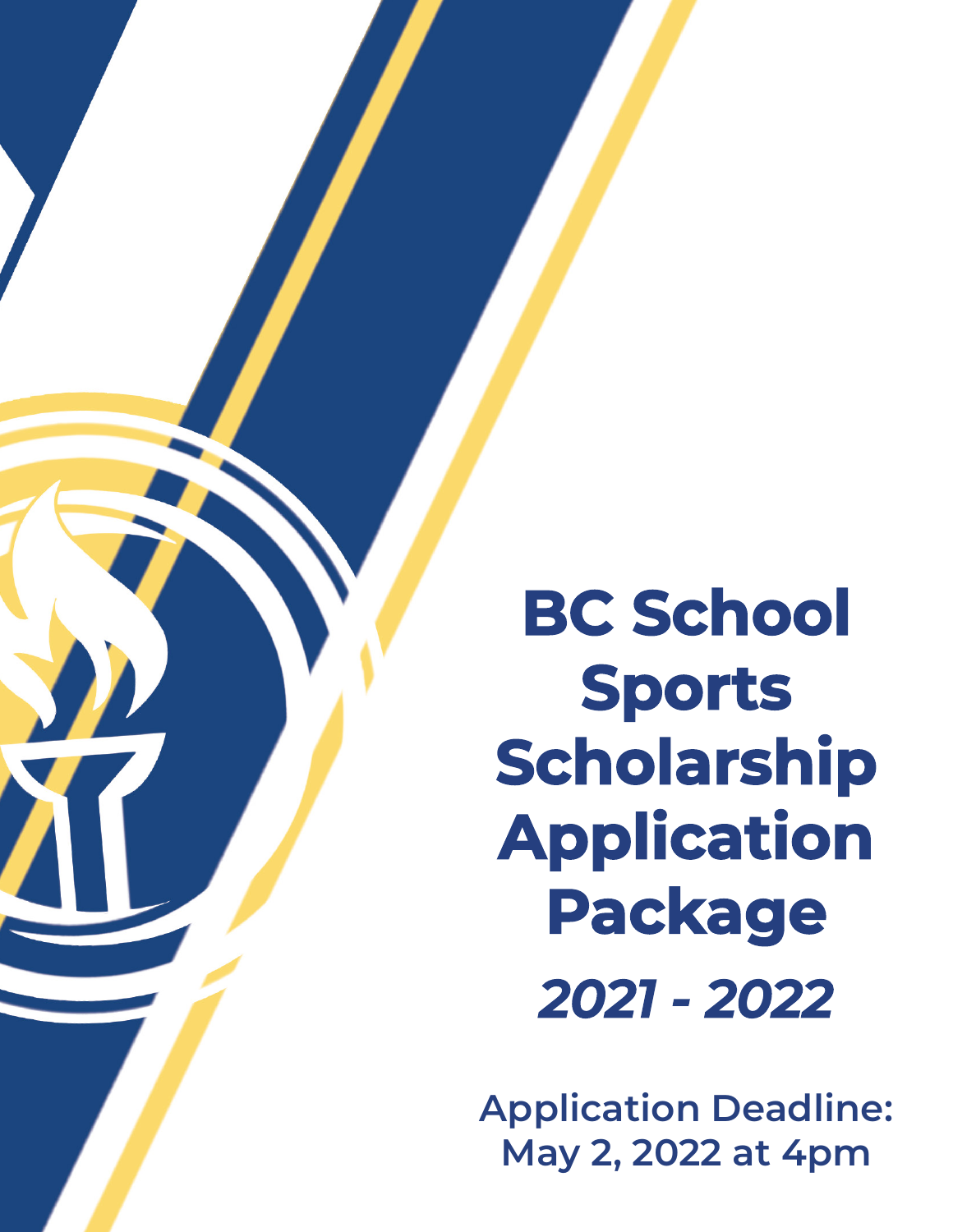# **Scholarships**

# **Dave Gifford Memorial & BCSS Zone Scholarship**

*\* only one application for consideration of both scholarships*

# **Overview & Criteria**

# **To qualify for one of the BCSS Scholarships, the applicant must:**

- Be enrolled in and participated in a minimum of one BCSS Sanctioned Sport at a BCSS Member School during their grade 12 year for the Zone scholarship and particpated in at least two sanctioned BCSS sports during their grade 12 year to be considered for the Dave Gifford Memorial Scholarship.
- Be graduating this year and will be entering their first year of full-time studies at an "Accredited Post-Secondary Institution"
- Have demonstrated exceptional athletic achievement in a BCSS activity and, have a minimum grade percentage of 75%
- Have demonstrated outstanding service and leadership in school and/or community
- Be a Canadian citizen, permanent resident or person to whom refugee protection has been confirmed under the Immigration and Refugee Protection Act

# **Scholarship Amounts**

# Dave Gifford Memorial Scholarships

Dave Gifford was a BCSS Director from 1988-90, and received the BCSS Honour Award in 1992. He was a teacher and Administrator in Vancouver, and died in 1992. In his honour the Dave Gifford Memorial Scholarship was created.

• Two (2) \$1500 scholarships will be awarded to the top male and female from across the province

# Zone Scholarships

• Two (2) \$750 scholarships will be awarded for each BCSS athletic zone, one male and one female

| Kootenay       | Thompson-Okanagan | l North Central      |
|----------------|-------------------|----------------------|
| I North West   | Vancouver Island  | Eastern Valley       |
| I South Fraser | Fraser North      | Vancouver Sea-to-Sky |

## **Instructions**

Candidates must complete a BC School Sports Scholarship Application Form online, and submit the following mandatory documentation in support of the application:

## A 500 - 750 word essay on one of the following topics:

*Describe how your involvement in school sports has enriched your high school experience, what life skills you've developed;*

<u>OR Starting and the starting of the starting of the starting of the starting of the starting of the starting of the starting of the starting of the starting of the starting of the starting of the starting of the starting </u>

*Describe how the challenges of COVID-19 have better prepared you for your future academic, athletic and professional endeavours*

- A Letter from a school administrator (or his/her designate) or school counsellor certifying character, scholastic achievement, and school citizenship
- A Letter from the school coach/athletic director certifying leadership, sportsmanship and, in particular, the level of athletic ability
- A transcript of grades showing percentages for all grade 11 and 12 courses completed, as well as interim percentages for all courses in progress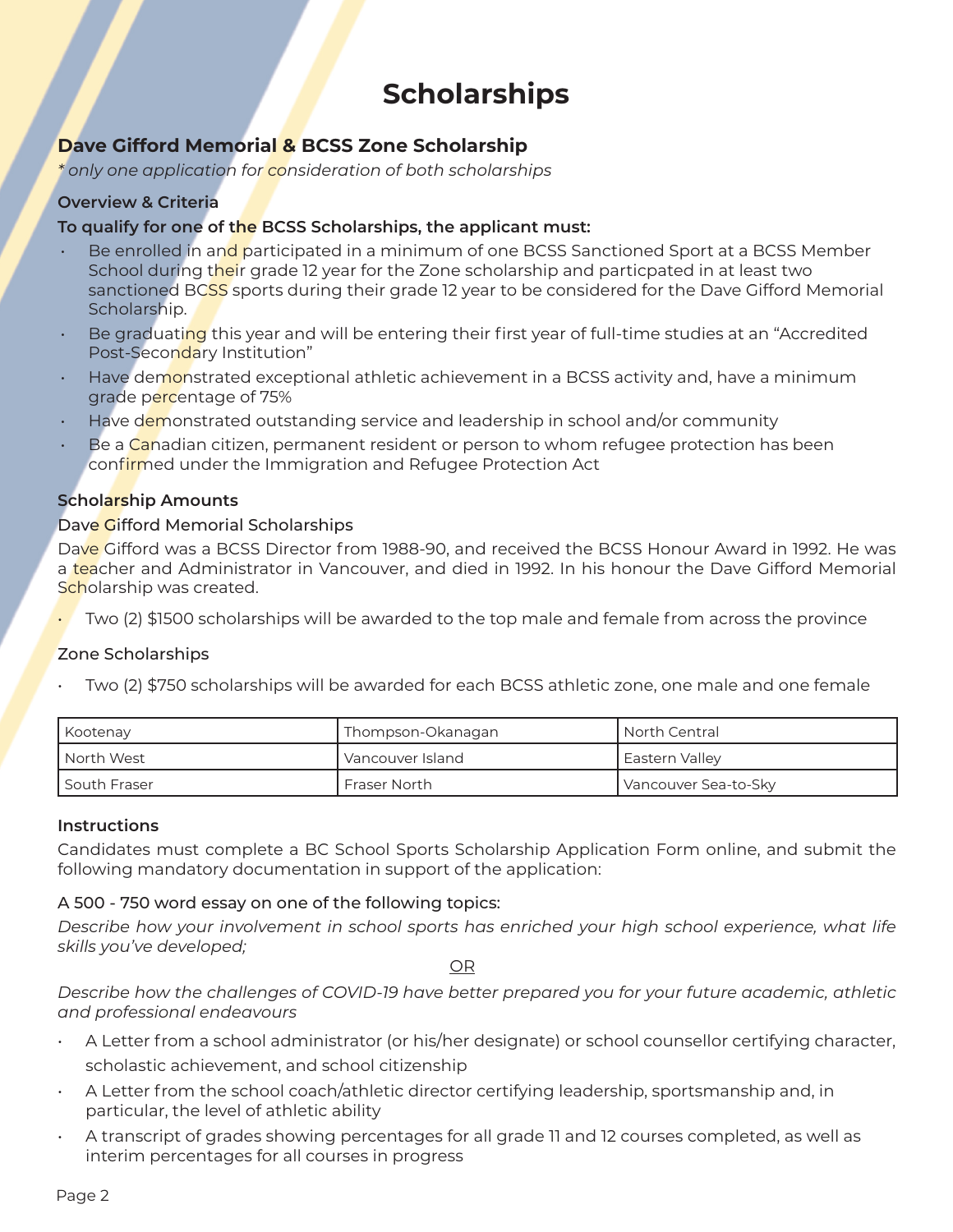# **Bert and Greta Quartermaine Badminton Scholarship**

#### **Overview & Criteria**

The Bert & Greta Quartermaine Badminton Scholarship fund is provided by Bert & Greta Quartermaine, and is dedicated to assisting worthy BC School Sports student-athletes competing in badminton at the high school level in their desire to attend an Accredited Post-Secondary school.

The Bert & Greta Quartermaine Badminton Scholarship rewards excellence in both scholastic and athletic pursuits. The successful applicants will be student-athletes who have balanced their achievements as badminton athletes with significant success as leaders and contributors to their community.

#### **To qualify for the Bert & Greta Quartermaine Scholarship, the applicant must:**

- Have played badminton at a BC School Sports member school during their grade 12 year
- Be graduating this year and will be entering their first year of full-time studies at an "Accredited Post-Secondary Institution"
- Demonstrate leadership and volunteer-ism within their school or community
- Be a Canadian citizen, permanent resident or person to whom refugee protection has been confirmed under the Immigration and Refugee Protection Act

#### **Scholarship Amounts**

- Six (6) \$1000 scholarships will be awarded to the most worthy candidates
- A minimum of Two (2) Males and Two (2) Females

#### **Instructions**

Candidates must complete a BC School Sports Badminton Scholarship Application Form online, and submit the following mandatory documentation in support of the application:

## A 500-750 essay outlining on one of the following topics:

<u>OR Starting and the Starting OR Starting</u>

*Describe a valuable lesson you've learned through your community services.*

*Describe how you plan to continue to support your community in the future.* 

- A Letter of recommendation from the badminton coach
- At least one letter of support outlining your involvement in the community
- A transcript of grades showing percentages for all grade 11 and 12 courses completed, as well as interim percentages for all courses in progress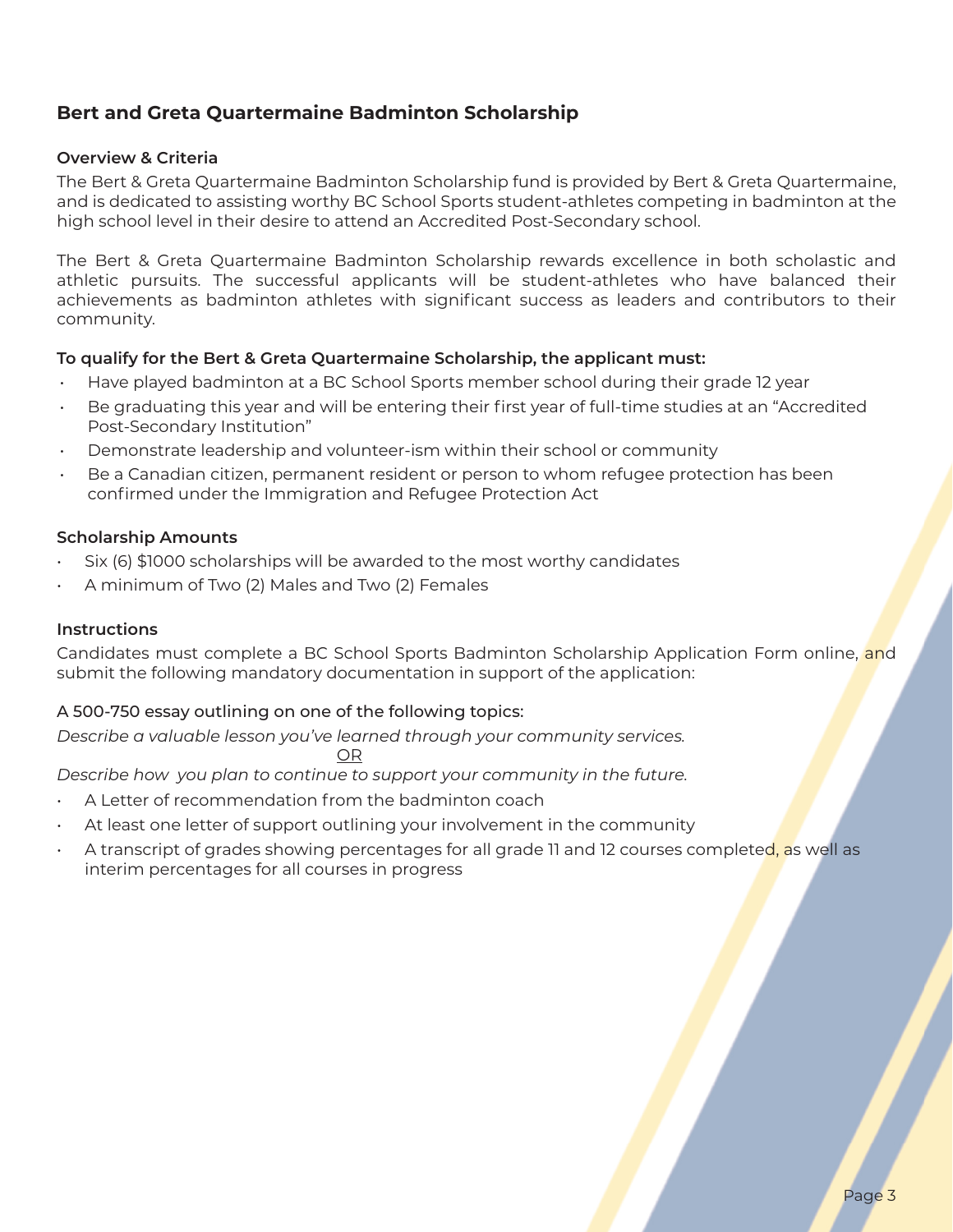# **BC Dairy Association Scholarship**

## **Overview & Criteria**

BC Dairy Association is dedicated to assisting worthy student-athletes in their desire to attend an Accredited Post-Secondary Institution by sponsoring this year's BC Dairy Association Scholarship.

The BC Dairy Association Scholarship rewards student-athletes who exemplify school spirit, practice a healthy lifestyle, and engage with their community.

#### **To qualify for the BC Dairy Association Scholarship, the applicant must:**

- Be enrolled at a BCSS member school
- Be graduating this year and will be entering their first year of full-time studies in an "Accredited Post-Secondary Institution"
- Have demonstrated school spirit, a healthy lifestyle, and community involvement
- Participated in at least one of the following school sports in their grade 12 year:
	- Girls Basketball
	- **Boys Basketball**
	- Girls Soccer

#### **Scholarship Amounts**

- Four (4) \$1,000 scholarships will be awarded
- Two (2) Males and Two (2) Females

#### **Instructions**

Candidates must complete a BC Dairy Scholarship Application Form online, and submit the following mandatory documentation in support of the application:

#### A 500 - 750 word essay on one of the following topic:

*Describe how your involvement in school sports has helped you maintain a healthy life.*

- A letter from a school coach/athletic director clarifying the candiate's involvement in the school's sport community
- A letter from a school administrator or counsellor certifying candidate's school spirit, and community involvement
- A transcript of grades showing percentages for all grade 11 and 12 courses completed, as well as interim percentages for all courses in progress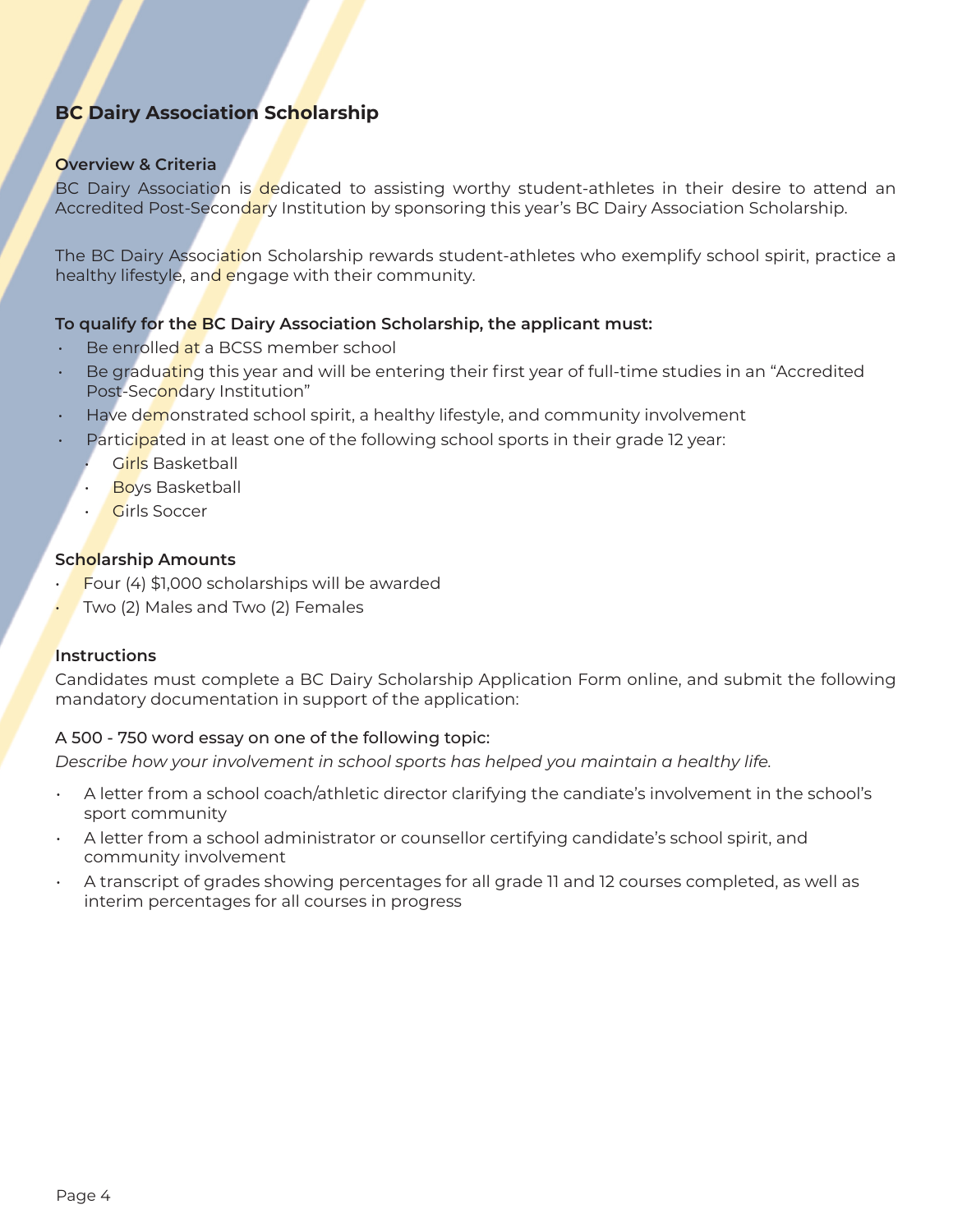# **Subway Scholarship**

# **Overview & Criteria**

Subway is committed in assisting those student-athletes who struggle to meet the financial demands of attending a post secondary institution.

# **To qualify for the Subway Scholarship, the applicant must:**

- Have played a minimum of one sanctioned BCSS Sport at a BC School Sports member school during their grade 12 year
- Be graduating this year and will be entering their first year of full-time studies at an "Accredited Post-Secondary institution"
- Demonstrate leadership and volunteer-ism within their school or community
- Be a Canadian citizen, permanent resident or person to whom refugee protection has been confirmed under the Immigration and Refugee Protection Act

## **Scholarship Amounts**

- Four (4) \$1000 scholarships will be awarded to the most worthy candidates
- Two (2) Males and Two (2) Females

## **Instructions**

Candidates must complete a BC School Sports Scholarship Application Form online, and submit the following mandatory documentation in support of the application:

## A 500-750 essay outlining on one of the following topics:

*What does good sportsmanship look like outside of sports?*

- A Letter of support from a school administrator or school counsellor confirming the applicants candidacy for the Subway scholarship as outlined in the overview.
- At least one letter of support outlining your involvement in the community
- A transcript of grades showing percentages for all grade 11 and 12 courses completed, as well as interim percentages for all courses in progress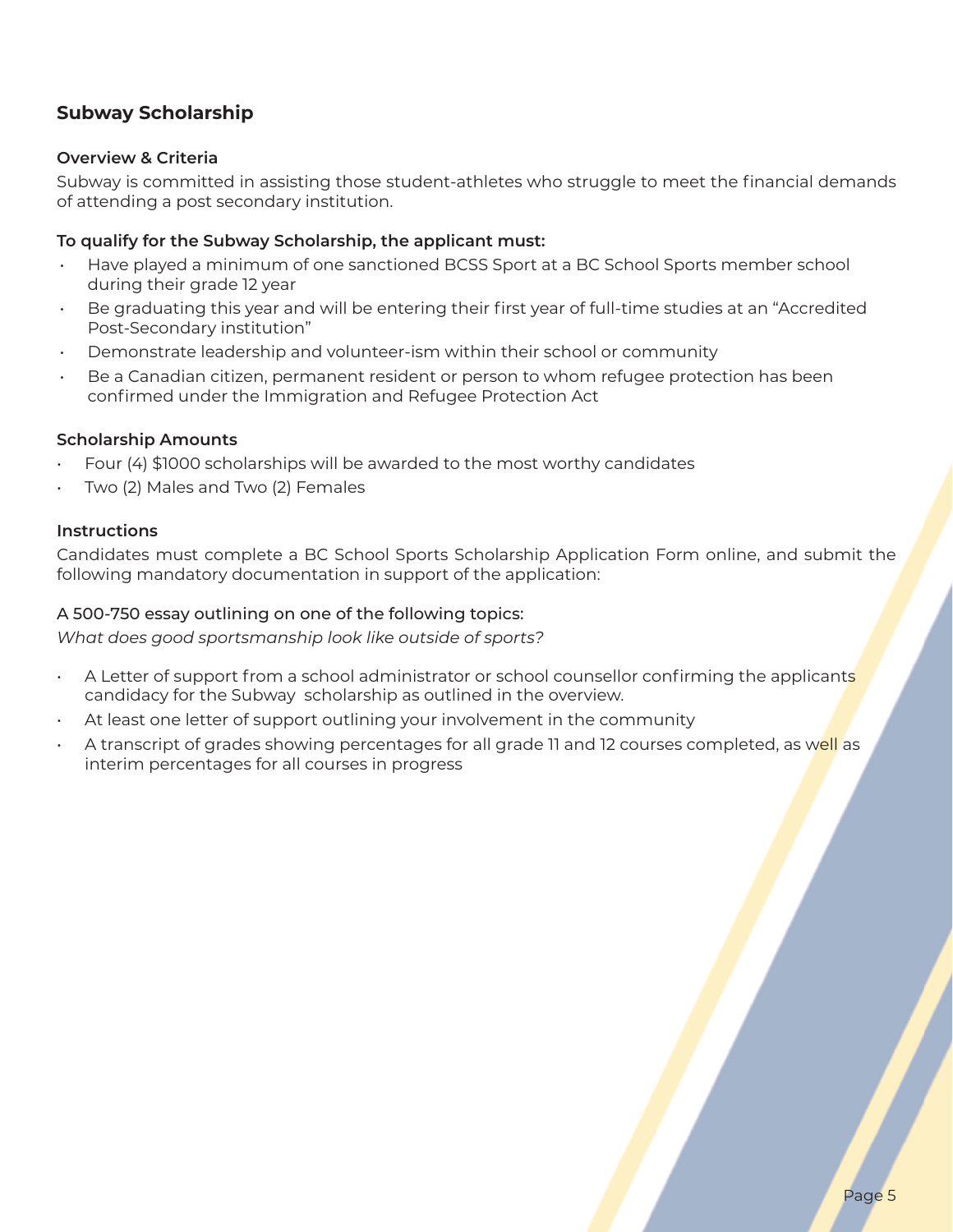# **Application Form**

#### **Application Instructions**

Download the form to your computer. You may begin typing in the boxes to fill in the required information. Boxes expand to accomodate more information as you type. Only completed applications will be c<mark>ons</mark>idered. Please refer to the Document Checklist to ensure that you have submitted all required documentation.

Applications will only be accepted by email to info@bcschoolsports.ca. Please scan all required documents into **ONE PDF** document for each application being submitted. Please name the file as follows: Last Name, First Name, Scholarship Name. Once received, BC School Sports will confirm receipt.

Please refer to the Application instructions for information about how to fill out this form and what supplementary documents are required. Incomplete and late applications will not be considered. You may type directly into boxes on this application.

#### **Section 1: Scholarship Selection**

BC School Sports Dave Gifford Memorial/Zone Scholarships

BC Dairy Scholarship

Bert and Greta Quartermaine Badminton Scholarship

Subway Scholarship

#### **Section 2: Applicant Information**

First Name: \_\_\_\_\_\_\_\_\_\_\_\_\_\_\_\_\_\_\_\_\_\_\_\_\_\_\_\_\_\_\_\_\_\_\_\_ Last Name: \_\_\_\_\_\_\_\_\_\_\_\_\_\_\_\_\_\_\_\_\_\_\_\_\_\_\_\_\_\_\_\_\_\_\_\_ Date of Birth (YYYY-MM-DD): \_\_\_\_\_\_\_\_\_\_\_\_\_\_\_\_\_\_\_\_\_ Current School: \_\_\_\_\_\_\_\_\_\_\_\_\_\_\_\_\_\_\_\_\_\_\_\_\_\_\_\_\_\_\_\_\_\_\_\_\_\_ Home Address: \_\_\_\_\_\_\_\_ City: \_\_\_\_\_\_\_\_\_\_\_\_\_\_\_\_\_\_\_\_ Postal Code: \_\_\_\_\_\_\_\_\_\_\_\_\_\_\_\_\_\_\_

Phone Number: \_\_\_\_\_\_\_\_\_\_\_\_\_\_\_\_\_\_\_\_\_\_\_\_\_\_

Email Address: \_\_\_\_\_\_\_\_\_\_\_\_\_\_\_\_\_\_\_\_\_\_\_\_\_\_\_\_\_\_\_\_\_\_\_\_\_\_\_

Gender:  $\Box$ 

## **Section 3: BC School Sports Participation**

List all BC School Sports sports/school athletic teams on which you have competed in throughout high school. Approved sports include: aquatics, badminton, basketball, cross country, curling, field hockey, football, golf, gymnastic, mountain biking, rugby, skiing, snowboarding, soccer, tennis, track and field, ultimate, volleyball, wrestling.

 $\_$  ,  $\_$  ,  $\_$  ,  $\_$  ,  $\_$  ,  $\_$  ,  $\_$  ,  $\_$  ,  $\_$  ,  $\_$  ,  $\_$  ,  $\_$  ,  $\_$  ,  $\_$  ,  $\_$  ,  $\_$  ,  $\_$  ,  $\_$  ,  $\_$  ,  $\_$  ,  $\_$  ,  $\_$  ,  $\_$  ,  $\_$  ,  $\_$  ,  $\_$  ,  $\_$  ,  $\_$  ,  $\_$  ,  $\_$  ,  $\_$  ,  $\_$  ,  $\_$  ,  $\_$  ,  $\_$  ,  $\_$  ,  $\_$  ,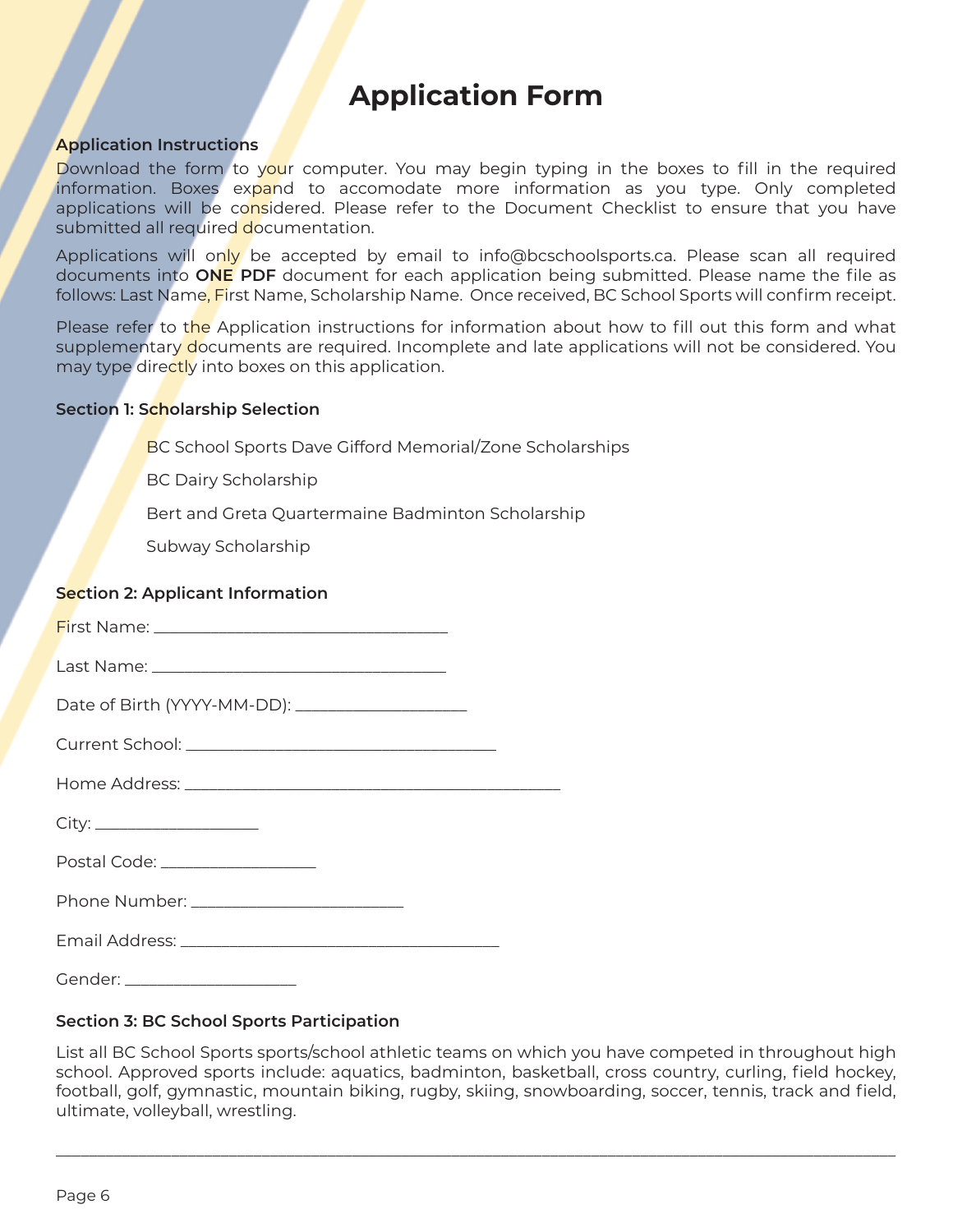## **Section 4: Athletic Achievement**

List all athletic awards that you have received during high school.

#### **Section 5: Athletic Leadership**

List all athletic leadership positions you have held on your school teams.

#### **Section 6: Academic Achievements**

List all scholastic achievement awards you have received in grades 11, and 12.

| Grade 11:                   |  |  |
|-----------------------------|--|--|
|                             |  |  |
| Grade 12:<br>$-1$<br>$\sim$ |  |  |

## **Section 7: Leadership & Volunteerism**

Starting with the most recent, list the community service activities in which you have participated in grades 11, and 12. Explain the type of activities and time commitment involved.

\_\_\_\_\_\_\_\_\_\_\_\_\_\_\_\_\_\_\_\_\_\_\_\_\_\_\_\_\_\_\_\_\_\_\_\_\_\_\_\_\_\_\_\_\_\_\_\_\_\_\_\_\_\_\_\_\_\_\_\_\_\_\_\_\_\_\_\_\_\_\_\_\_\_\_\_\_\_\_\_\_\_\_\_\_\_\_\_\_\_\_\_\_\_\_\_\_\_\_\_\_\_ \_\_\_\_\_\_\_\_\_\_\_\_\_\_\_\_\_\_\_\_\_\_\_\_\_\_\_\_\_\_\_\_\_\_\_\_\_\_\_\_\_\_\_\_\_\_\_\_\_\_\_\_\_\_\_\_\_\_\_\_\_\_\_\_\_\_\_\_\_\_\_\_\_\_\_\_\_\_\_\_\_\_\_\_\_\_\_\_\_\_\_\_\_\_\_\_\_\_\_\_\_\_ \_\_\_\_\_\_\_\_\_\_\_\_\_\_\_\_\_\_\_\_\_\_\_\_\_\_\_\_\_\_\_\_\_\_\_\_\_\_\_\_\_\_\_\_\_\_\_\_\_\_\_\_\_\_\_\_\_\_\_\_\_\_\_\_\_\_\_\_\_\_\_\_\_\_\_\_\_\_\_\_\_\_\_\_\_\_\_\_\_\_\_\_\_\_\_\_\_\_\_\_\_\_ \_\_\_\_\_\_\_\_\_\_\_\_\_\_\_\_\_\_\_\_\_\_\_\_\_\_\_\_\_\_\_\_\_\_\_\_\_\_\_\_\_\_\_\_\_\_\_\_\_\_\_\_\_\_\_\_\_\_\_\_\_\_\_\_\_\_\_\_\_\_\_\_\_\_\_\_\_\_\_\_\_\_\_\_\_\_\_\_\_\_\_\_\_\_\_\_\_\_\_\_\_\_

 $\_$  , and the set of the set of the set of the set of the set of the set of the set of the set of the set of the set of the set of the set of the set of the set of the set of the set of the set of the set of the set of th  $\_$  , and the set of the set of the set of the set of the set of the set of the set of the set of the set of the set of the set of the set of the set of the set of the set of the set of the set of the set of the set of th  $\_$  , and the set of the set of the set of the set of the set of the set of the set of the set of the set of the set of the set of the set of the set of the set of the set of the set of the set of the set of the set of th

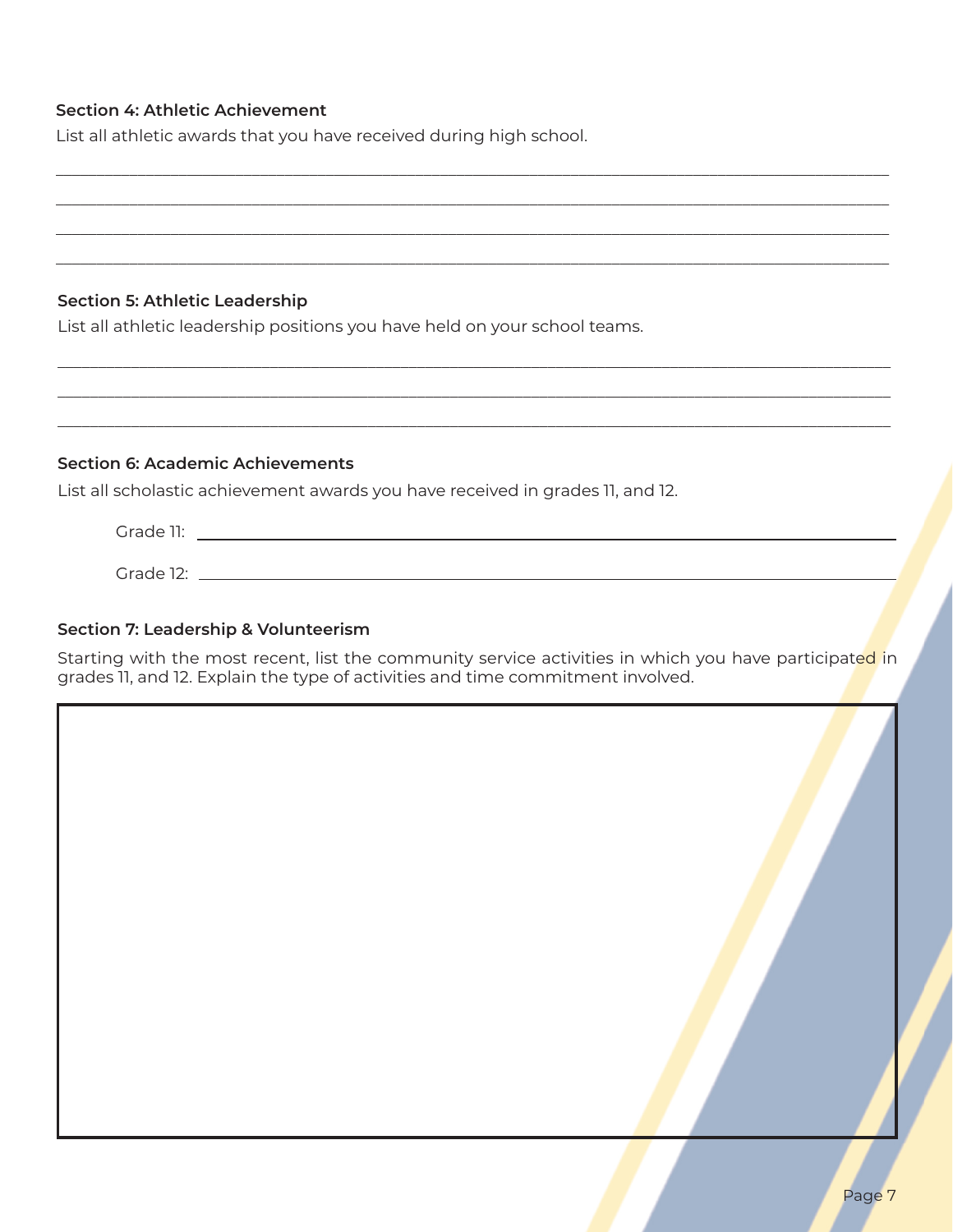# **Candidates Declaration**

By submitting this application by email, I declare and agree that all information that I have provided in my application is true, complete and accurate to the best of my knowledge. I understand and agree that:

- 1. Application materials will not be returned
- 2. BCSS is not responsible for applications lost during submission
- 3. I may be required to mail in a hard copy of my application
- 4. If my application is successful, I understand I will have to provide a photograph and my Social Insurance Number (for tax purposes) to BCSS

#### **Publication of Applicant Information**

BC School Sports reserves the right to publish the name, secondary school, city/town, brief list of scholastic/athletic achievements, photograph and anticipated university/college and course of study of all successful applicants, in BCSS publications, websites, newsletters, and press releases to selected Canadian Media.

#### **Required Attachments**

#### Bert and Greta Quartermaine Badminton Scholarship

Application Letter of reccommendation from badminton coach Letter of support 500-750 word essay

#### BC Dairy Scholarship

Application

500-750 word essay

Letter of support from school administrator or school counsellor

Letter from coach/athletic director

Transcript for grades 11 and 12

#### BCSS Zone and Dave Gifford Scholarship

- Application
- 500-750 word essay

Letter of support from school administrator or school counsellor

Letter from coach/athletic director

Transcript for grades 11 and 12